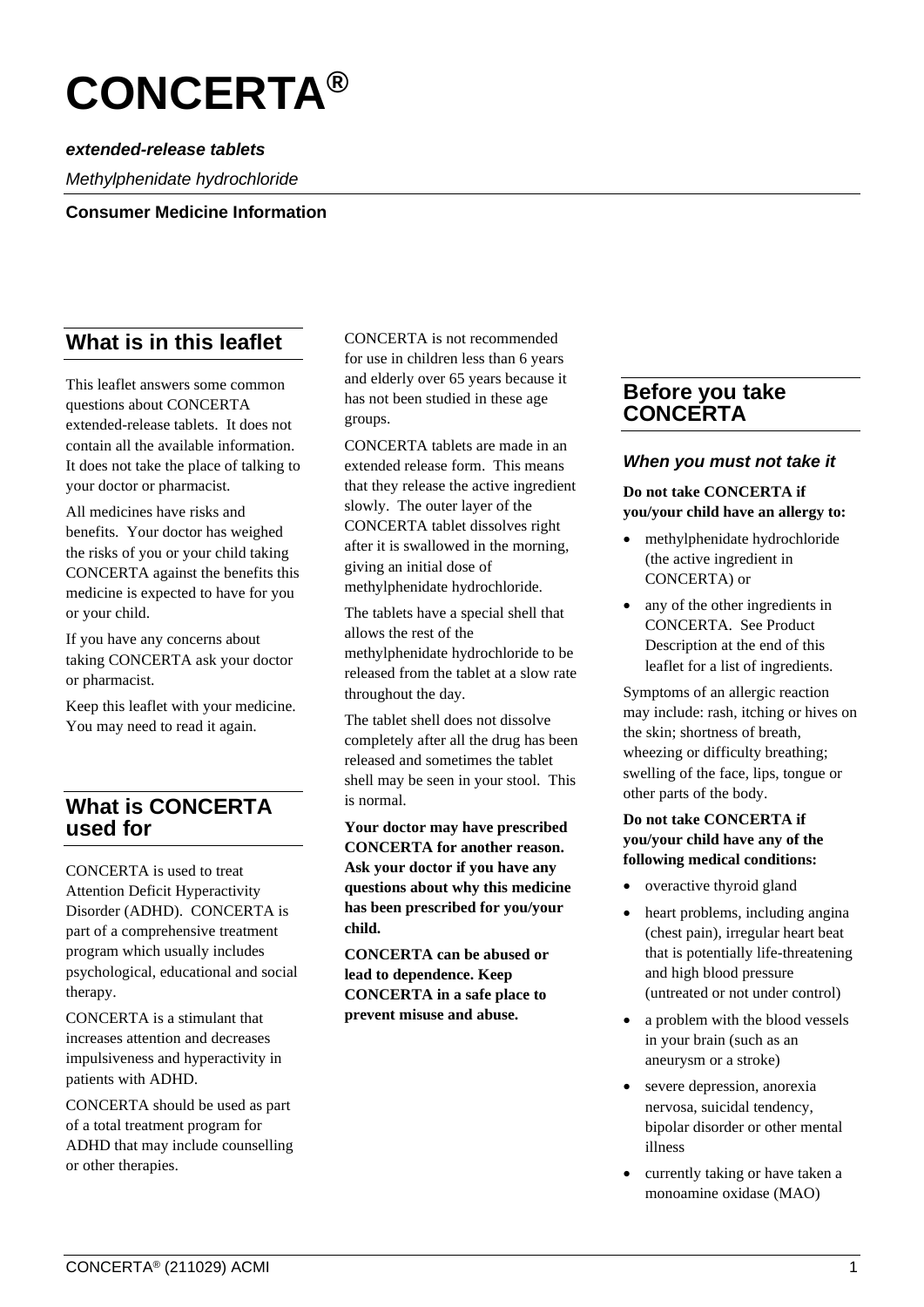inhibitor, medicines used to treat major depression (eg. phenelzine, tranylcypromine) or medicines used in Parkinson's disease (eg. selegiline) within the last 14 days

- phaeochromocytoma (a tumour of the adrenal gland)
- have a history of drug or alcohol abuse

#### **Do not use CONCERTA if the packaging is torn or shows signs of tampering.**

**Do not use CONCERTA beyond the expiry date (month and year) printed on the pack.**

If you/your child take CONCERTA after the expiry date it may not work.

## *Before you/your child start to take it*

You must tell your doctor if you/your child:

- are/is pregnant or planning to become pregnant
- are/is breastfeeding or wish to breastfeed.

The active ingredient in CONCERTA passes into breast milk and there is a possibility that your baby may be affected. Your doctor can discuss with you the risks and benefits involved

- are/is or have/has been alcohol or drug dependent
- have/has seizures or fits
- have/has heart problems

Heart-related problems including sudden death in patients who have heart problems or heart defects, stroke and heart attack in adults and increased blood pressure and heart rate have been reported with the use of methylphenidate, the active ingredient in CONCERTA.

- have / had thoughts about suicide or attempted suicide
- have/has high blood pressure
- have/has aggressive behaviour or hostility
- have/has a narrowing or blockage in your digestive tract (stomach, small or large intestine)
- Tourette's syndrome (tics) or a family history of this disorder
- have a problem with the blood vessels in your brain (such as an aneurysm)
- have/has eye problems, such as increased pressure in the eye, a condition called "glaucoma" or long-sightedness (difficulty seeing near objects)
- have/has liver or kidney problems
- have/has mental problems including psychosis, mania, bipolar illness, or depression.

Mental (Psychiatric) problems may develop or get worse, including behaviour and thought problems, bipolar illness, aggressive behaviour or hostility.

Your doctor may need to adjust the dose or adapt your treatment if you/your child have any of these conditions.

**If you have not told your doctor or pharmacist about any of the above, tell them before you/your child start taking CONCERTA.**

# *Taking other medicines:*

Tell your doctor or pharmacist if you/your child are taking any other medicines, including medicines you can buy without a prescription from a pharmacy, supermarket or health food shop.

In particular, tell your doctor or pharmacist if you/your child are taking any of the following:

- Monoamine oxidase (MAO) inhibitors such as phenelzine, selegiline
- medicines that increase blood pressure
- medicines used to treat high blood pressure. CONCERTA may decrease the effectiveness of these medicines and your doctor may check your blood pressure

and change your dose of antihypertensive medicine.

- medicines used for anaesthesia. CONCERTA should not be taken with certain anaesthetics on the day of the operation, as there is a chance of a sudden rise in blood pressure and heart rate during the operation. Tell your doctor if you are going to have an operation.
- medicines used to treat depression or anxiety such as venlafaxine, sertraline, amitriptyline and imipramine
- medicines used to prevent seizures such as phenytoin, phenobarbitone, and primidone and valproate.
- Antipsychotic medicines such as olanzapine, risperidone and quetiapine used to improve the symptoms of certain types of mental illness, e.g. schizophrenia and bipolar disorder.

These medicines may be affected by CONCERTA or may affect how well CONCERTA works. Your doctor or pharmacist can tell you what to do if you/your child are taking any of these medicines.

# **Taking CONCERTA**

**Follow the directions given to you by your doctor and pharmacist.**

These directions may differ from the information contained in this leaflet.

# *How much to take:*

**If you/your child are currently taking other formulations of methylphenidate, your doctor will decide the best starting dose**

#### **Children and Adolescents**

- The starting dose is one CONCERTA 18 mg extendedrelease tablet in the morning
- The maximum dose is 54 mg a day taken as one dose for children aged between 6-12 years and 72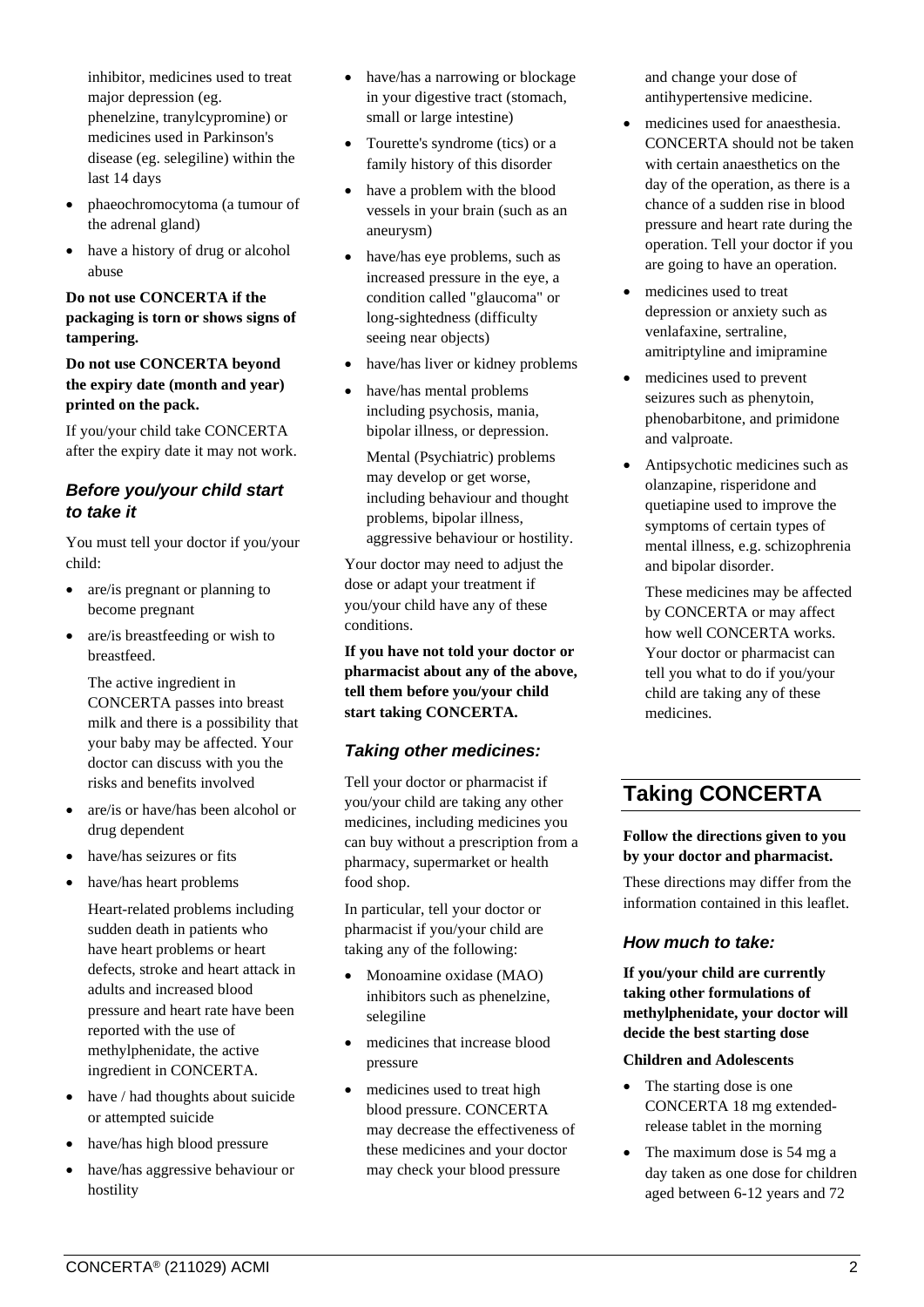mg a day taken as one dose for adolescents aged between 13-18 years.

#### **Adults**

- The starting dose is one CONCERTA 18 mg or 36 mg extended-release tablet in the morning
- The maximum dose is 72 mg a day taken as one dose.

## *How to take it:*

- CONCERTA should be swallowed whole with a glass of liquid. It should not be chewed, broken or crushed
- CONCERTA may be taken with or without food.

If you do not understand the instructions provided with this medicine, ask your doctor or pharmacist for help.

# *If you/your child forget to take it*

- It may be best to wait until the following morning to take the next dose. Remember the effects of CONCERTA are designed to last approximately 12 hours from the time it is taken.
- Do not take or give your child a double dose to make up for the dose missed.

#### **If you/your child have missed more than one dose, or are not sure what to do, check with your doctor or pharmacist.**

If you have trouble remembering when to take your medicine, ask your pharmacist for some hints.

# *If you/your child have taken too much (overdose)*

Immediately telephone your doctor or the Poisons Information Centre for advice, or go to Accident and Emergency at your nearest hospital.

Do this even if there are no signs of discomfort or poisoning. You/your child may need urgent medical attention.

Poisons Information Centre telephone number:0800 POISON or 0800 764 766

Keep this telephone number handy.

If you/your child take too much CONCERTA you/your child may experience symptoms such as vomiting, agitation, muscle twitching, hallucination, dry mouth, excessive sweating, headache, irregular heart beat, dilated pupils, convulsions/fits, breathing problems, confusion and seizures.

# **While you are taking CONCERTA**

# *Things you must do*

- Always follow your doctor's instructions carefully
- Take CONCERTA exactly as your doctor has prescribed. Like all stimulants, CONCERTA may become habit-forming and can be abused by some people. If you/your child take it correctly as instructed by your doctor, abuse or dependence should not be a problem, either now or later in life
- Be sure to keep all of your doctor's appointments so that your/your child's progress can be checked
- Your doctor will want to check your/your child's blood pressure and pulse and do blood test from time to time to prevent unwanted side effects from happening
- Tell your doctor if you become pregnant while taking **CONCERTA**
- Parents and/or caregivers should be alert for the development of thoughts or acts of self-harm, hallucinations, abnormal thinking (psychosis) or new or worsening hostility. These were uncommon symptoms seen in clinical studies with CONCERTA and it is not known if they were caused by

CONCERTA. Contact your/your child's doctor or mental health professional straight away or seek urgent medical attention if these occur

- Tell your doctor if you or your child become aggressive, anxious or agitated, or feel more aggressive, anxious or agitated than usual
- Parents and/or caregivers should contact their/their child's doctor or seek urgent treatment if they/their child develops chest pain, tightness in the chest, shortness of breath, irregular heart beat, feeling faint or loss of consciousness while taking **CONCERTA**
- Tell your doctor if you or your child develop severe headaches, weakness or paralysis of any body part, or develop problems with coordination, vision. speaking, finding words or with your memory
- Children should have their height and weight checked regularly as CONCERTA may slow children's rate of growth
- Tell your doctor if you/your child experience numbness, tingling and a changing colour of the fingers and toes when cold ('Raynaud's phenomenon')
- Tell your doctor if you or your child develop prolonged and painful erections, seek immediate medical attention
- Tell your doctor if you/your child are about to start taking a new medicine, tell your doctor and pharmacist that you/your child are taking CONCERTA
- Tell your doctor if you/your child are about to have an operation as CONCERTA should not be used on the day of the operation

# *Things you must not do*

• Do not drink alcohol whilst you are being treated with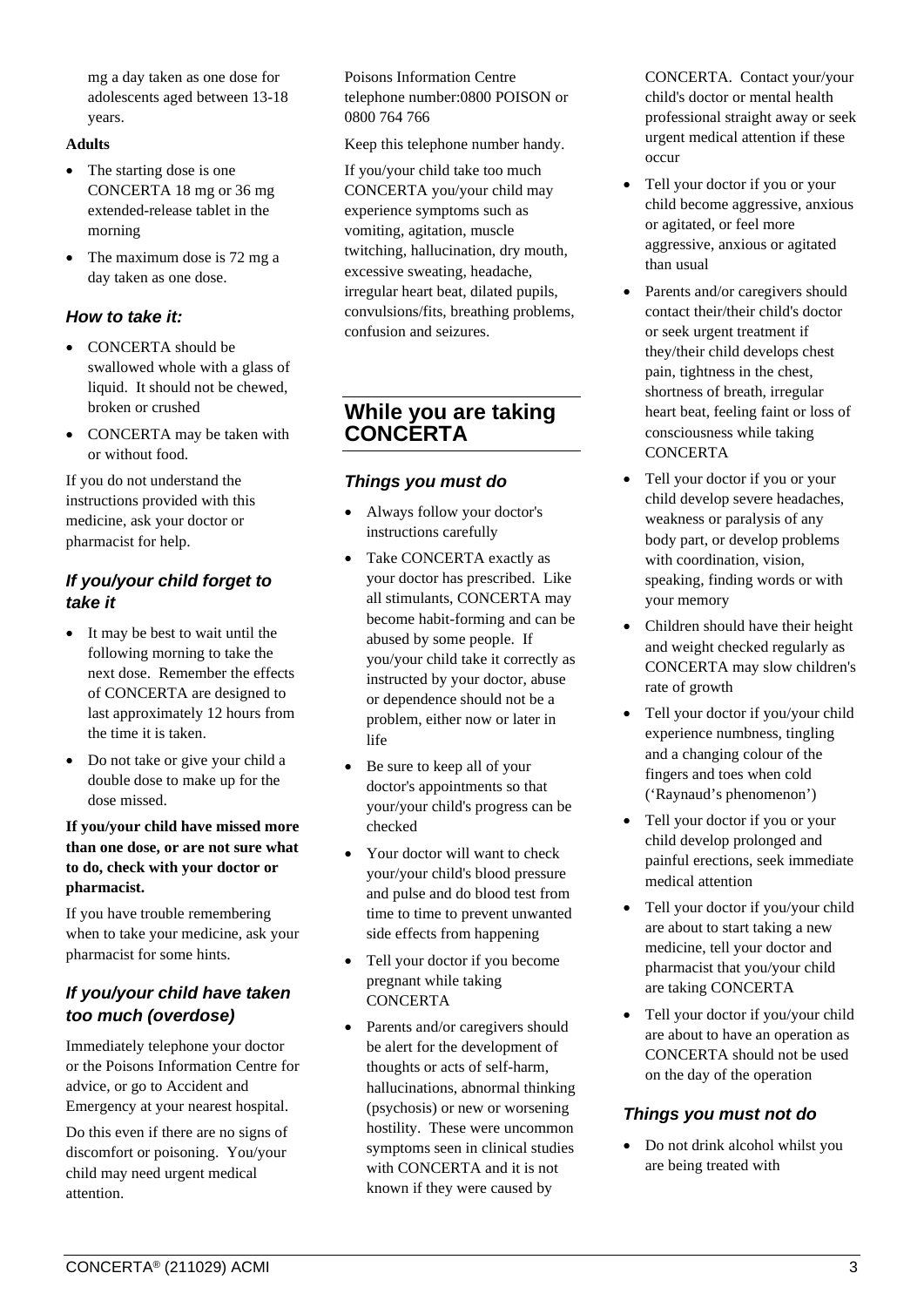CONCERTA as it may increase the risk of side effects

- Do not use CONCERTA to treat any other complaint unless your doctor says so.
- Do not give this medicine to anyone else, even if their symptoms seem similar.
- **Do not stop treatment without first checking with your doctor.**

If you/your child suddenly stop taking this medicine, you/your child's condition may reappear or you/your child may get unwanted effects such as depression. Your doctor may want to gradually reduce the amount of medicine taken each day before stopping it completely.

# *Things to be careful of*

• CONCERTA may impair your ability to operate potentially hazardous machinery or vehicles. You should exercise caution until you are reasonably certain how you react to CONCERTA before you drive a car, operate machinery, or do anything else that could be dangerous.

# **Side Effects**

All medicines can have side effects. Sometimes they are serious, most of the time they are not. You/your child may need medical treatment if you get some side effects. Do not be alarmed by this list of possible side effects. You/your child may not experience any of them.

**Ask your doctor or pharmacist to answer any questions you may have. Tell your doctor if you/your child experience any of the following and they worry you:**

**stomach or bowel problems such as:**

- loss of appetite
- stomach pain
- nausea
- vomiting
- dry mouth
- *indigestion*
- constipation
- weight loss
- diarrhoea

#### **difficulty thinking or working because of:**

- headache
- trouble sleeping
- dizziness

#### **throat or lung infections such as:**

- cold
- cough
- sore throat and hoarse/loss of voice
- feeling of tension or fullness in the nose, cheeks and behind your eyes, sometimes with a throbbing ache, fever, stuffy nose and loss of the sense of smell

#### **joints or movement changes such as:**

- painful and/ or swollen joints
- aching muscles, muscle tightness, spasm, tenderness or weakness, not caused by exercise
- clenching or grinding the teeth

#### **other changes such as:**

- decreased sex drive
- feeling very tired or weak

#### **Tell your doctor immediately if you notice any of the following:**

#### **behavioural changes such as:**

- aggression
- confusion
- disorientation
- seeing, feeling or hearing things that are not there
- mood swings, overexcitement over-activity and uninhibited behaviour
- feeling depressed
- feeling tense
- nervousness or anxiety
- brief periods of acute anxiety where symptoms being suddenly and usually include difficulty breathing, chest pains, fast heart rate, dizziness and lightheadedness, sweating, trembling and faintness
- restlessness
- agitation and irritability
- movements or sounds that you cannot control (tics)

#### **nervous system changes such as:**

- convulsions, fits or seizures
- muscle twitching
- numbness and tingling feeling in fingers and toes

#### **reproductive system changes such as:**

- prolonged and painful erections
- difficulty getting and keeping an erection

#### **changes in your sight, namely:**

- visual disturbance
- blurred or double vision
- dilated pupils

#### **changes to the skin or hair such as:**

- unusual hair loss or thinning of the hair
- redness of the skin
- excessive sweating
- signs of allergy such rash, itching or hives on the skin; shortness of breath, wheezing or difficulty breathing; swelling of the face, lips, tongue or other parts of the body

#### **body temperature changes such as:**

- fever
- hot flushes

#### **heart or blood problems such as:**

- fast or abnormal heart beat
- increased blood pressure
- chest pain
- chest discomfort
- low white blood cell count
- low platelet count

#### **other side effects such as:**